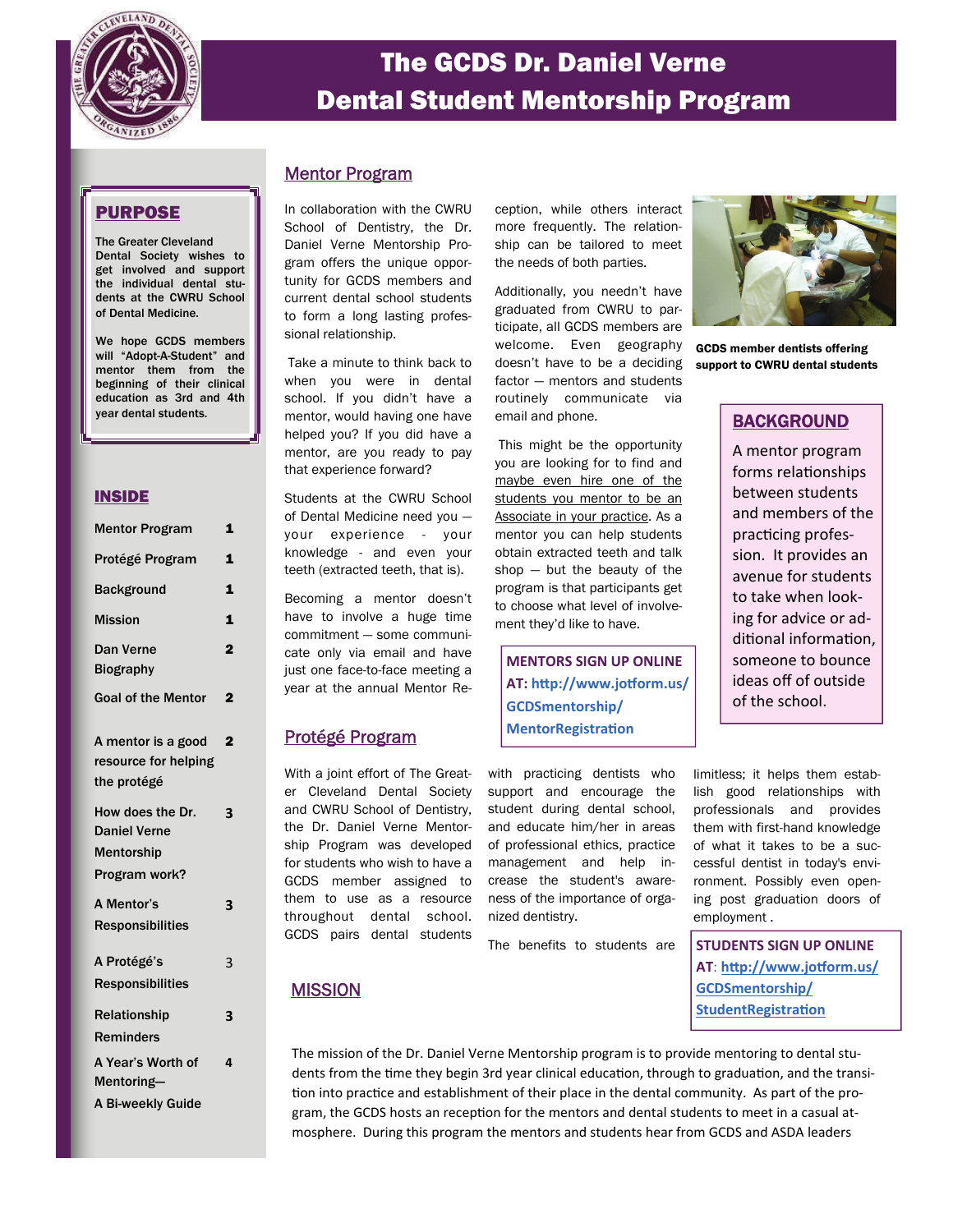Page 2

*"The truth is, mentoring is fun and the CWRU Dental Students need your expertise!"* 

#### **TO BECOME A MENTOR:**

Fill out the online form at: **hƩp://www.joƞorm.us/ GCDSmentorship/ MentorRegistraƟon** 

#### **DENTAL STUDENTS WISH‐ ING TO PARTICIPATE:**

Fill out the online form at: **hƩ[p://www.jo](http://www.jotform.us/GCDSmentorship/StudentRegistration)ƞorm.us/ [GCDSmentorship/](http://www.jotform.us/GCDSmentorship/StudentRegistration) [StudentRegistra](http://www.jotform.us/GCDSmentorship/StudentRegistration)Ɵon**



Help build professional bridges for CWRU dental students!

| ۰      | Dr. Daniel Verne Biography                                                                                                           |
|--------|--------------------------------------------------------------------------------------------------------------------------------------|
|        |                                                                                                                                      |
|        | □ Adelbert College 1942                                                                                                              |
|        | WRU Dental School graduating in June 1945                                                                                            |
|        | $^{\circ}$ US Navy Reserve 1944-1953                                                                                                 |
|        | General Dentist US Navy 1945                                                                                                         |
|        | WRU Oral Surgery Residency 1946-1950                                                                                                 |
|        | Oral Surgeon, US Naval Hospital San Diego, 1950-1953                                                                                 |
|        | oral Surgeon, US Naval Hospital Yokosuka, Japan 1953-1954                                                                            |
|        | Private Practice, Cleveland, OH 1954                                                                                                 |
|        | <sup>n</sup> Director, Oral Surgery Residency Program, Mt. Sinai Hospital, Cleveland, OH                                             |
|        | Director, General Practice Residency Program, Mt. Sinai Hospital, Cleveland, OH                                                      |
|        | Grandfather of actors James and Dave Franco                                                                                          |
|        |                                                                                                                                      |
|        | "There are only a few people whom we meet during our lifetime that leave an indelible mark on us. Dan Verne,                         |
|        | $\,\circ\,$ mentor and teacher, was the greatest!! He will always be remembered fondly by those whose lives he touched."             |
|        | -- Daniel M. Laskin, DDS, MS, Past President of AAOMS, Professor & Chairman Emeritus VCU OMFS                                        |
|        |                                                                                                                                      |
| ő      | "In the operating room he would watch over us and demand perfection and never settle for less."                                      |
| d<br>d | - Scott Alperin, DDS, MS, Oral & Maxillofacial Surgeon, Mayfield Heights, OH                                                         |
|        | □ "[Dan Verne] spent his lifetime learning about his profession, perfecting his profession and teaching his profes-                  |
|        | $\scriptstyle\rm o$ sion to his medical and dental colleagues. He wanted his residents and students to be the best they could possi- |
|        | $^{\circ} _{\circ}$ bly be. Dan exemplifies the best of the 'old-time' healthcare provider and teacher."                             |
| n      | -- Joel Salon, DDS, MD, Oral & Maxillofacial Surgeon, Solon, OH                                                                      |

Goal of the Mentor Program

The Dr. Daniel Verne Mentorship program enables dental students and new dentists to obtain counsel and guidance with some of the concerns involved in beginning a dental career. The Dr. Daniel Verne Mentorship program is geared towards integrating the dentists of tomorrow with the dental community of today.

A protégé learns from the mentor who has already gained experience in a field of interest. Hopefully the protégé will embody some of the attributes of the mentor along the way. Through the mentor, the protégé experiences a glimpse of the real world after dental school.

There is a lot of variety in what one can do with a dental degree and students should be given the opportunity to see a few of those options.

ooo<br>Doo

 $\alpha$  $\begin{array}{c} 0 \\ 0 \end{array}$ 

 $\Box$  $\overline{a}$ 

 $\overline{a}$ 

# A Mentor is a Good Resource for Helping the Protégé:

#### *What are the benefits of being a mentor?*

Often we do not consider the motives or rationales for our actions, and therefore mentors learn more about themselves when they are asked by their protégé the simple question, 'Why?' Further, mentoring allows a person to participate in the stunningly rapid growth and development of their protégé in a most meaningful and helpful way. Mentoring is a way to realize the Golden Rule: the more we give, the more we receive.

•Network with colleagues.

 •Work through problem solving – get a new perspective.

 •Allow you to share your expertise.

 •Explore career possibilities: Screen potential associates, partners or someone to take over your practice.

 •Aid in the development of dentistry's future professionals.

•Give back to the profession.

 •Stay apprised of changes in dental education.

•Meet members of the dental

community (suppliers lab technicians, and other team members).

 •Understand the consequences of debt.

 •Stay motivated and focused on your goals.

 •Understand the board process

**TO BECOME A MENTOR:** Fill out the online form at: **hƩp://www.joƞorm.us/ GCDSmentorship/ MentorRegistraƟon**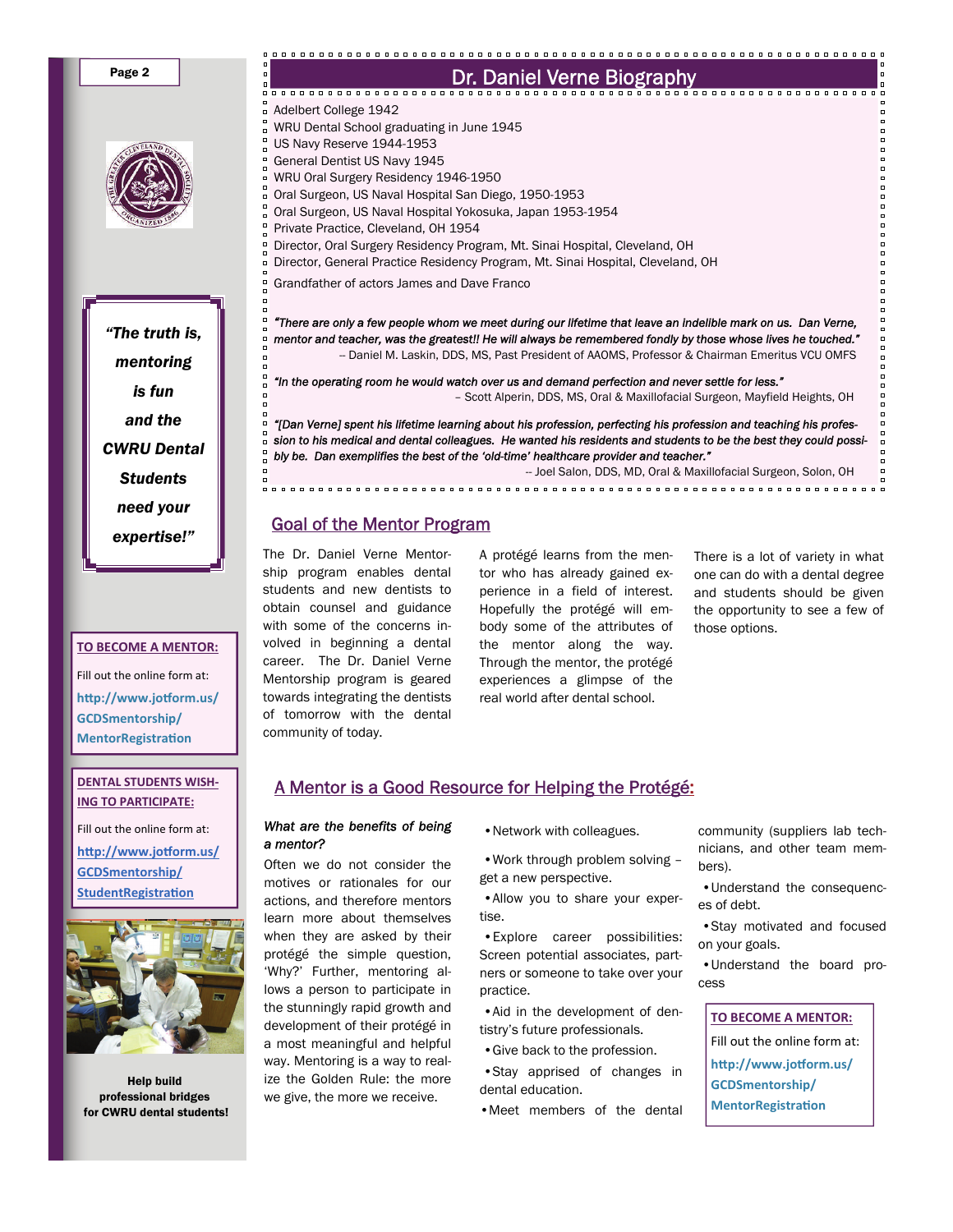## How does the Dr. Daniel Verne Mentorship Program work?

A practicing dentist is initially paired with a 3rd year dental student starting their clinical rotations, thus forming a potential mentor/protégé relationship.

The program year is kicked off as part of CWRU Orientation with an Annual Reception where new mentors and protégés meet for the first time and

are welcomed into the program by existing participants. From there, the mentors and protégés define where they want the relationship to go.



Help keep the dental students focused on the road ahead.

and establishing rapport, delivering information on organized dentistry and professional activities, inviting and accompanying the student to component meetings and activities, being a positive, ethical role model for the student, inviting the student to the mentor's office to observe, reinforcing the importance of organized dentistry, and inviting the student to at least one nonprofessional activity (home, club, social or recreational) each year. Students should not be utilized to perform uncompensated lab work or related office duties.

### A Mentor's Responsibilities

 •Guiding and advising protégés by using experience and empathy

 •The mentor's responsibility is to help the protégé help himself/herself.

 •Challenge the protégé to develop a plan for success.

 •Mentors need to be available for the protégées, investing the time and effort required for good mentoring.

#### **DENTAL STUDENTS WISHING TO PARTICIPATE:**

Fill out the online form at:

**hƩp://www.joƞorm.us/**

**GCDSmentorship/**

**StudentRegistraƟon** 

## A Protégé's Responsibilities

•Communicate frequently and openly.

 •Respect your mentor's time by keeping appointments and commitments.

 •Express your expectations for the relationship – keeping expectations reasonable

 •Define what you hope to gain from and offer to the relationship.

•Provide feedback to your mentor.

 •Share your thoughts about school, the profession and entering practice – seek their opinion.

#### *What can a mentor do for the protégé?*

The mentor can talk about the trials and tribulations of dental school; introduce the protégé to other dentists, accountants, lawyers, bankers; introduce the protégé to a real world dental practice; give the student a sounding-board and be a provider of motivational support.

 •Provide an opportunity for the protégé to see first-hand the inner workings of a dental office.

 •Share what it means to be a professional and a member of the dental community.

 •Invite protégé to participate in professional activities with you (organized dentistry meetings, continuing education, study clubs, meetings with dental suppliers).

*Members to be considered as potential mentors include:* 

- GCDS members in good standing
- GCDS members of all specialties and interests
- Retired dentists who are dedicated active GCDS members and who continue to regularly attend sponsored events and meetings.

Members should be willing to share their experiences in the profession and open their practice for visits.

The responsibilities of a mentor include contacting the student

### **RelaƟonship reminders**

Although many of these things have already been discussed, there are basics to every mentor/protégé relationship that should be kept in mind. They are:

- •Be willing and eager to talk, be willing and eager to listen.
- •Be honest.
- •Psyche yourself "up" for the discussion. When you practice acting enthusiastic and positive, you actually begin to feel good.
- •Greet the mentor/protégé by name.
- •Feel free to share your opinion but guard against telling someone what to do or not to do.
- •Remember to thank the mentor for their time and attention.
- •Don't be too nervous about pauses in the conversation. They are natural. It is okay to say, "May I have a moment to think about that" or "I don't know, let me look into it some more".
- •Try to hold up your end of the conversation.
- •Enjoy yourself and have fun. Your time and effort can make a real difference in their personal and professional lives.

Page 3